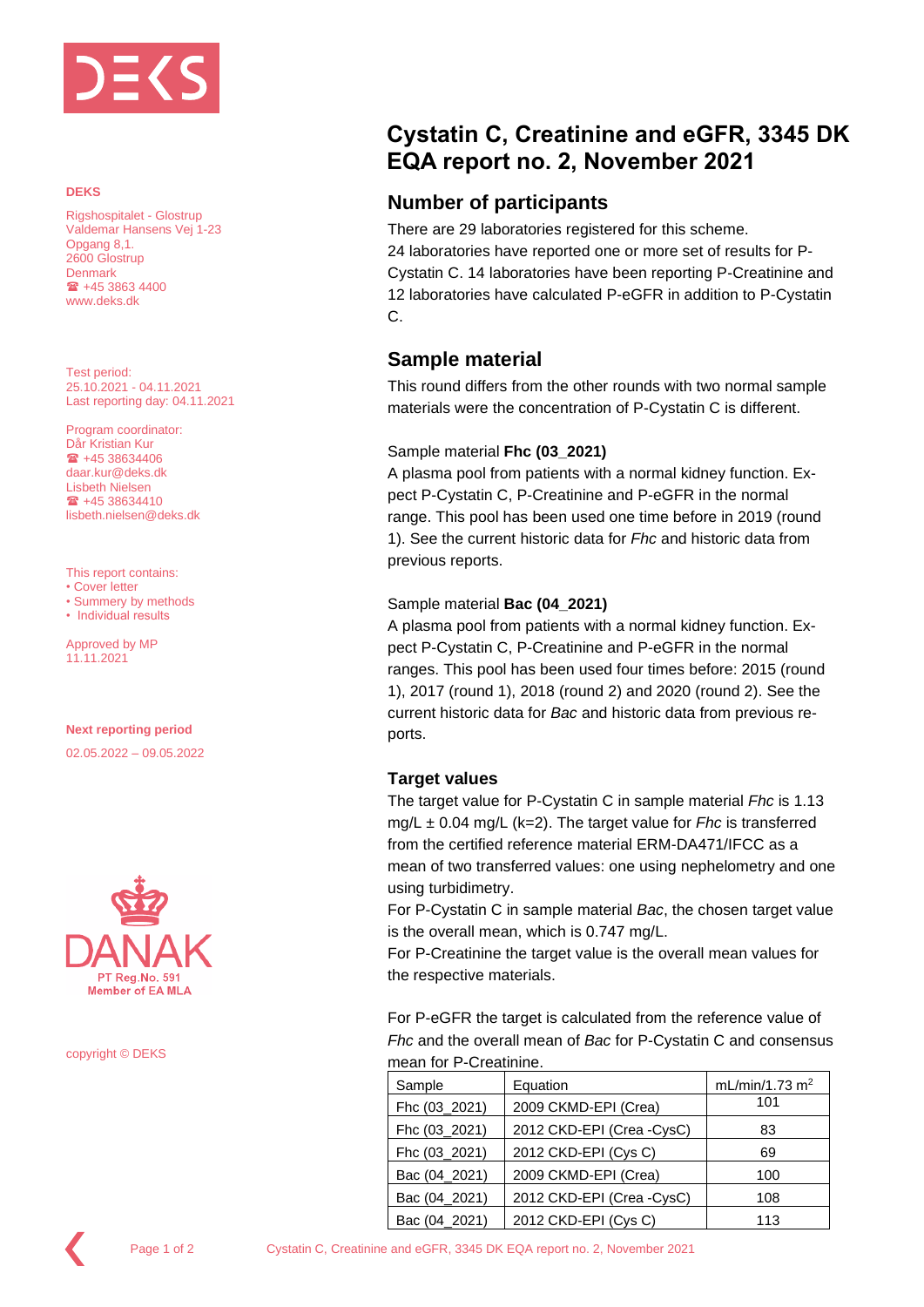

# **Statistics**

Mean, SD and CV% are calculated for all results as well as for the method groups. In the graphic part, the acceptance interval is calculated from the reference value (R) or overall mean value (M), which assumes that the results are normally distributed. For each quantity, it is examined whether the results deviate to an unacceptable degree from the normal distribution, by looking at the difference between the overall mean and the median in relation to the width of the acceptance interval. For P-eGFR the requirement for acceptable normal distribution across method groups is not met for the *Fhc* sample material. This means that we may, on a false basis, place someone outside the green acceptance range.

### **Outliers**

Outliers are defined as results that deviate more than 3.2 x SD relative to the target value, no outliers were found in this round.

### **Acceptance interval**

The acceptance limit for P-Cystatin C is 12 % calculated as total error from biological variation. The intra-individual variation is 8.6 % and the between-individuals variation is 15 %.

The acceptance limit for P-Creatinine of 9 % is calculated from biological variation based on the intraindividual variation being 6% and the between-individuals variation 15 % (ref. 1).

The acceptance limit for eGFR is 12 % (the same as for P-Cystatin C).

All individual results are seen in the graphic part. The unit is  $mL/min/1.73 m<sup>2</sup>$ , though the unit in the graphic part is shortened to mL/min.

<sup>1</sup> *Reinhard M, Erlandsen EJ & Randers E, Biological variation of cystatin C and creatinine. Scand J Clin Lab Invest 2009;69(8):831-836.*

# **Results and comments**

Calculations of mean of all, can be seen in the "Summary report for metodegruppe".

### **Cystatin C**

As in the previous round, the measurements for the Turbidimetry method group (1.262 mg/L for *Fhc* and 0.755 mg/L for *Bac*) are higher than the target values in both samples. For *Fhc*, Immuno MALDI (1.08 mg/L) is, lower than the target value. For Nephelometry (1.12 mg/L) there is a good agreement with the reference value of 1.13 mg/L. This was not the case in 2019 (round 2) for Nephelometry (1.17 mg/L) in sample material *Fhc*.

For *Bac*, the measurements for Immuno MALDI (0.66 mg/L) and Nephelometry (0.702 mg/L) are lower than the turbidimetry method group (0.755 mg/L). A similar distribution was found, in the two previous rounds.

### **Creatinine**

No comments.

### **eGFR**

If your LIMS system generates an automatic calculation of P-eGFR, you must control whether it is the CKD-EPI formula or another variant. In such circumstances the value can be different.

### **Scientific method**

The Danish scientific societies recommend automatic reporting of eGFR whenever a Cystatin C or a Creatinine is ordered by the clinicians. This automatic reporting has revealed illness in kidneys otherwise not being found.

### **Interpretation of reports**

You will find a guide for reading the graphic report at [http://deks.dk/en/products/information-about](http://deks.dk/en/products/information-about-the-danish-products/interpretation-of-reports/)[the-danish-products/interpretation-of-reports/](http://deks.dk/en/products/information-about-the-danish-products/interpretation-of-reports/)

### **Yours sincerely**

Dår Kristian Kur and Lisbeth Nielsen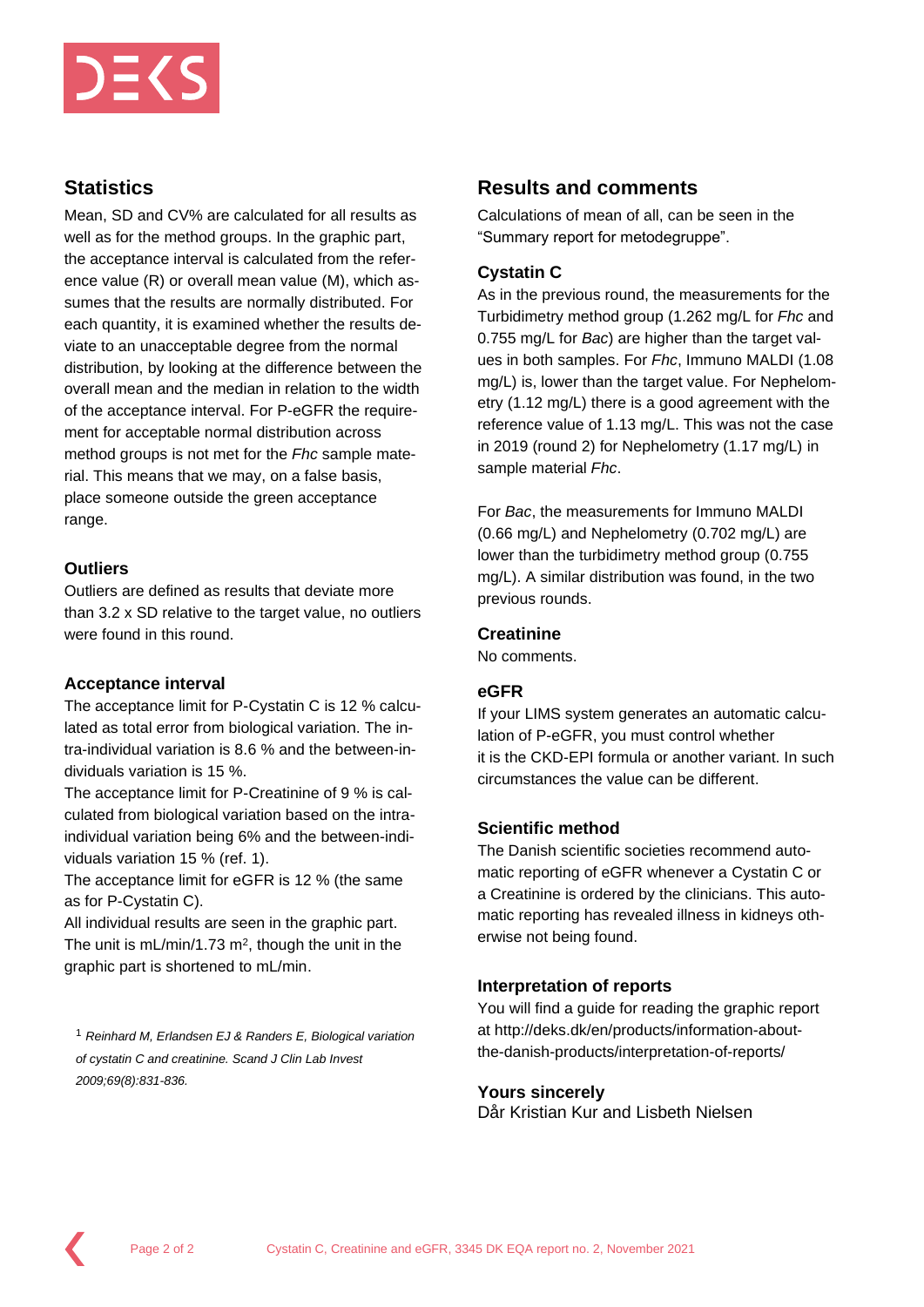<span id="page-2-0"></span>

| Component                                              | Mean  | Sd     | CV             | sem     | N              | Outliers       |
|--------------------------------------------------------|-------|--------|----------------|---------|----------------|----------------|
| P-Creatininium; stofk. Sample 'Bac'                    |       |        |                |         |                |                |
| Alle                                                   | 78,2  | 3,6    | 4,6            | 0,9     | 16             | $\overline{0}$ |
| Enzymatic                                              | 78,2  | 2,59   | 3,32           | 0,719   | 13             | $\Omega$       |
| Jaffe reaction                                         | 78    | 7,53   | 9.65           | 4,35    | 3              | $\overline{0}$ |
| P-Creatininium; stofk. Sample 'Fhc'                    |       |        |                |         |                |                |
| Alle                                                   | 75,6  | 3,42   | 4,53           | 0,884   | 15             | $\overline{0}$ |
| Enzymatic                                              | 76    | 3,04   | $\overline{4}$ | 0,876   | 12             | $\overline{0}$ |
| Jaffe reaction                                         | 74,2  | 5,26   | 7.08           | 3.03    | 3              | $\overline{0}$ |
| P-Cystatin C; massek. Sample 'Bac'                     |       |        |                |         |                |                |
| Alle                                                   | 0,747 | 0,0573 | 7,67           | 0.01124 | 26             | 0              |
| Immuno MALDI                                           | 0.66  |        |                |         | 1              | $\overline{0}$ |
| Nephelometry immunoassay                               | 0,702 | 0,0877 | 12,49          | 0,062   | $\overline{2}$ | $\Omega$       |
| Turbidimetry                                           | 0.755 | 0,0529 | 7              | 0,01102 | 23             | $\Omega$       |
| P-Cystatin C; massek. Sample 'Fhc'                     |       |        |                |         |                |                |
| Reference Target                                       | 1,13  |        |                |         |                |                |
| Alle                                                   | 1,243 | 0,1039 | 8,35           | 0.0208  | 25             | $\overline{0}$ |
| Immuno MALDI                                           | 1,08  |        |                |         | 1              | $\Omega$       |
| Nephelometry immunoassay                               | 1,12  | 0,0707 | 6,31           | 0.05    | $\overline{2}$ | $\Omega$       |
| Turbidimetry                                           | 1,262 | 0,0949 | 7,52           | 0,0202  | 22             | $\overline{0}$ |
| P-eGFR; (Glomerular filtration) vol.hast. Sample 'Bac' |       |        |                |         |                |                |
| Alle                                                   | 101,5 | 10,62  | 10,47          | 2,95    | 13             | $\overline{0}$ |
| 2009 CKD-EPI (Crea)                                    | 101,7 | 9,17   | 9,02           | 2,9     | 10             | 0              |
| 2012 CKD-EPI (CysC- Crea)                              | 96,6  | 22,2   | 23             | 15,68   | $\overline{2}$ | $\overline{0}$ |
| 2012 CKD-EPI (CysC)                                    | 109   |        |                |         | $\mathbf{1}$   | $\Omega$       |
| P-eGFR; (Glomerular filtration) vol.hast. Sample 'Fhc' |       |        |                |         |                |                |
| Alle                                                   | 94,2  | 18,71  | 19,87          | 5,19    | 13             | $\overline{0}$ |
| 2009 CKD-EPI (Crea)                                    | 103.6 | 10,33  | 9.97           | 3.44    | 9              | 0              |
| 2012 CKD-EPI (CysC- Crea)                              | 85,8  | 4      | 4,67           | 2,83    | $\overline{2}$ | $\theta$       |
| 2012 CKD-EPI (CysC)                                    | 60    | 7,07   | 11,79          | 5       | $\overline{2}$ | $\Omega$       |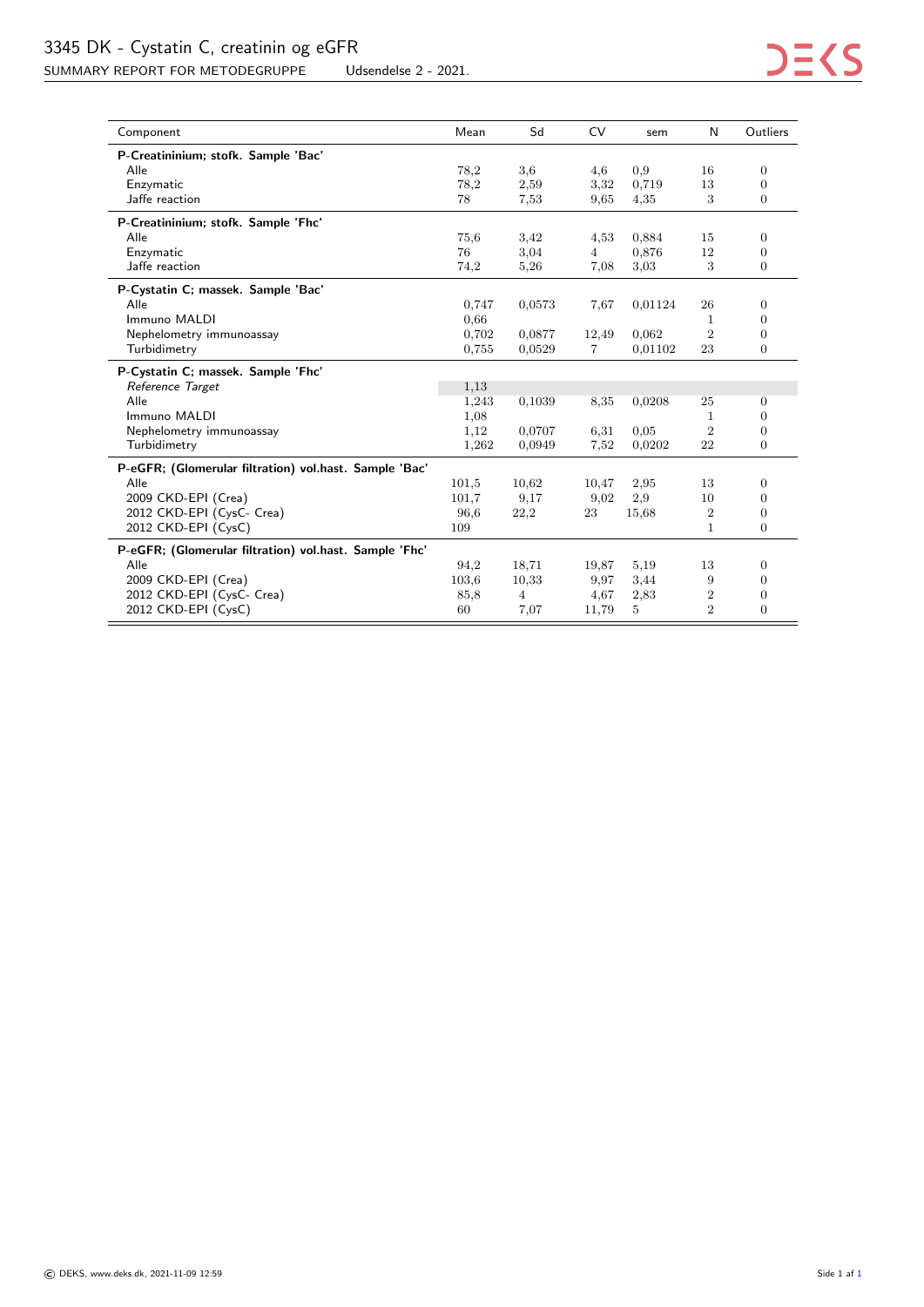# 3345 DK - Cystatin C, creatinin og/and eGFR - EKSEMPEL RAPPORT

Udsendelse 2 - 2021. Laboratorie nr. 500, resultat id. 500

#### **Metodesæt 1 ()**



#### **Metodesæt 2 ()**



 $E(S)$